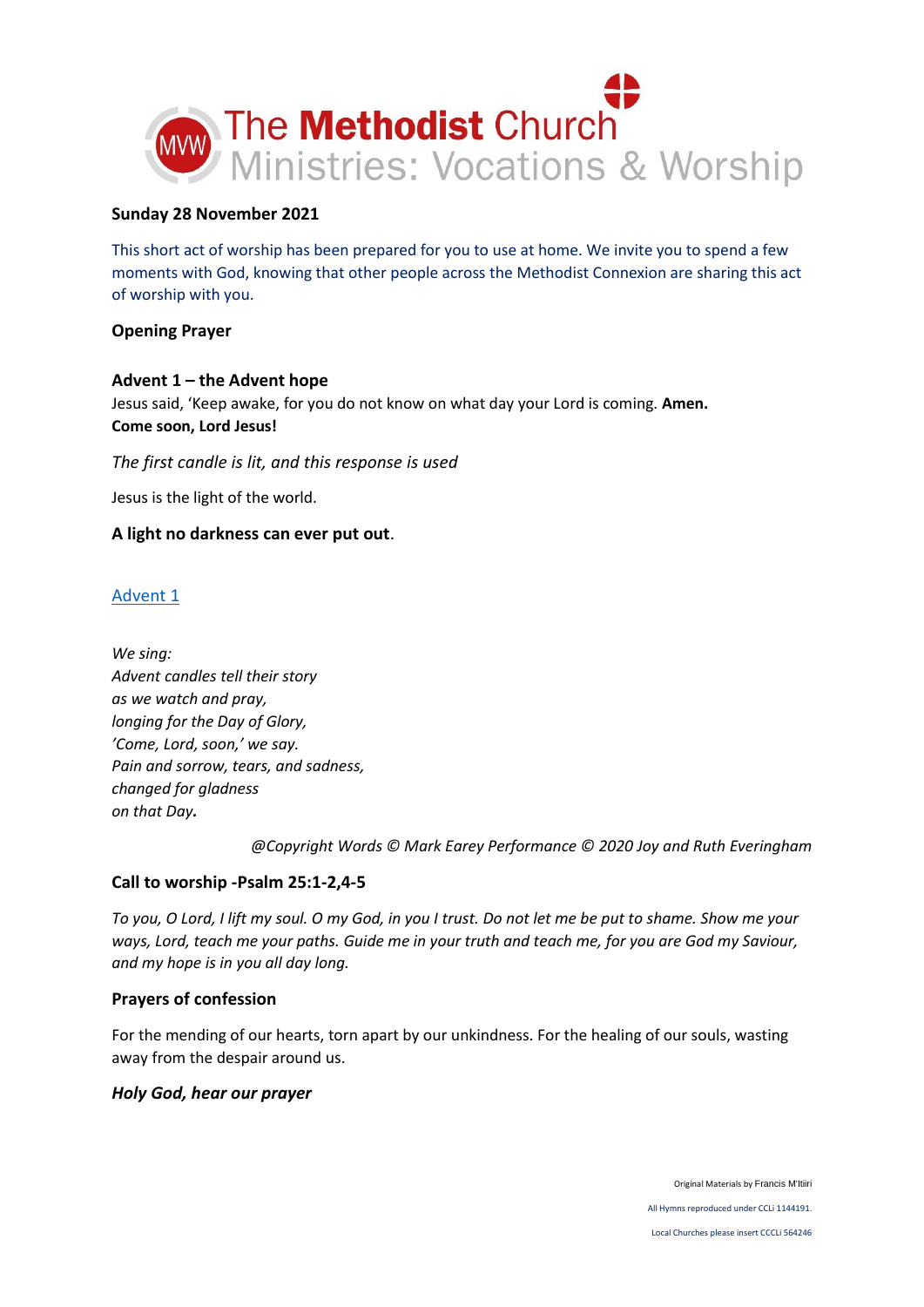We seek forgiveness for the sin we have allowed to persist, for the reconciliation of the world, whose division condemns us. We pray for the courage to admit our faults, the strength to amend our actions, and the hope that your grace awaits us. Through Christ we pray. **Amen**

## **Hymn: StF 172; [Hills of the north, rejoice](https://www.youtube.com/watch?v=dYi6pKL4i5o)**

Hills of the north, rejoice, river and mountain-spring, hark to the advent voice; valley and lowland, sing. Christ comes in righteousness and love, he brings salvation from above.

Isles of the southern seas, sing to the listening earth; carry on every breeze hope of a world's new birth: in Christ shall all be made anew; his word is sure, his promise true. Lands of the east, arise! He is your brightest morn; greet him with joyous eyes, let praise his path adorn: your seers have longed to know their Lord; to you he comes, the final Word.

Shores of the utmost west, lands of the setting sun, welcome the heavenly guest in whom the dawn has come: he brings a never-ending light, who triumphed o'er our darkest night.

Shout, as you journey on; songs be in every mouth! Lo, from the north they come, from east and west and south: in Jesus all shall find their rest, in him the universe be blest. *Charles Ernest Oakley (1832-1865) and Editors of English Praise,*

# **Time to Reflect**

### **[Luke 21:25-36](https://www.biblegateway.com/passage/?search=Luke%2021%3A25-36&version=NIV)**

Jesus employs a momentous image that suggests effects on the cosmic order expressing an embodiment of threat to humanity, hence calling for immediate response and action. The climate crisis at present is a huge global justice issue the world faces. God's people are called upon in these opening verses of Luke chapter 21 to stand up and lift their heads up. Their voices need to be heard. There is an urgent need for a collective joint action.

More importantly it's worth noting that a few months ago there were extreme weather conditions resulting in many communities around the world being displaced by water or living in severe drought. In some instances, lives have been lost and homes and farms destroyed. According to the Methodist global relationship news, there are several people who continue to be pushed back into poverty and the 'damage on creation is accelerating'. There are many other parts of the world affected by conflict, war and use of biological chemical weapons that severely affect the environment; threatening food security and the health of those communities.

The gospel of Luke welcomes us to contemplate on these emerging threats but with hope and joyful expectation in preparedness for our redemption in Christ's return. Christ loves creation that is restored and in peace. The prayer is then to live in the words of the hymn, ''when you come with shout of acclamation, and take me home, what joy shall fill my heart!

> Original Materials by Francis M'Itiiri All Hymns reproduced under CCLi 1144191. Local Churches please insert CCCLi 564246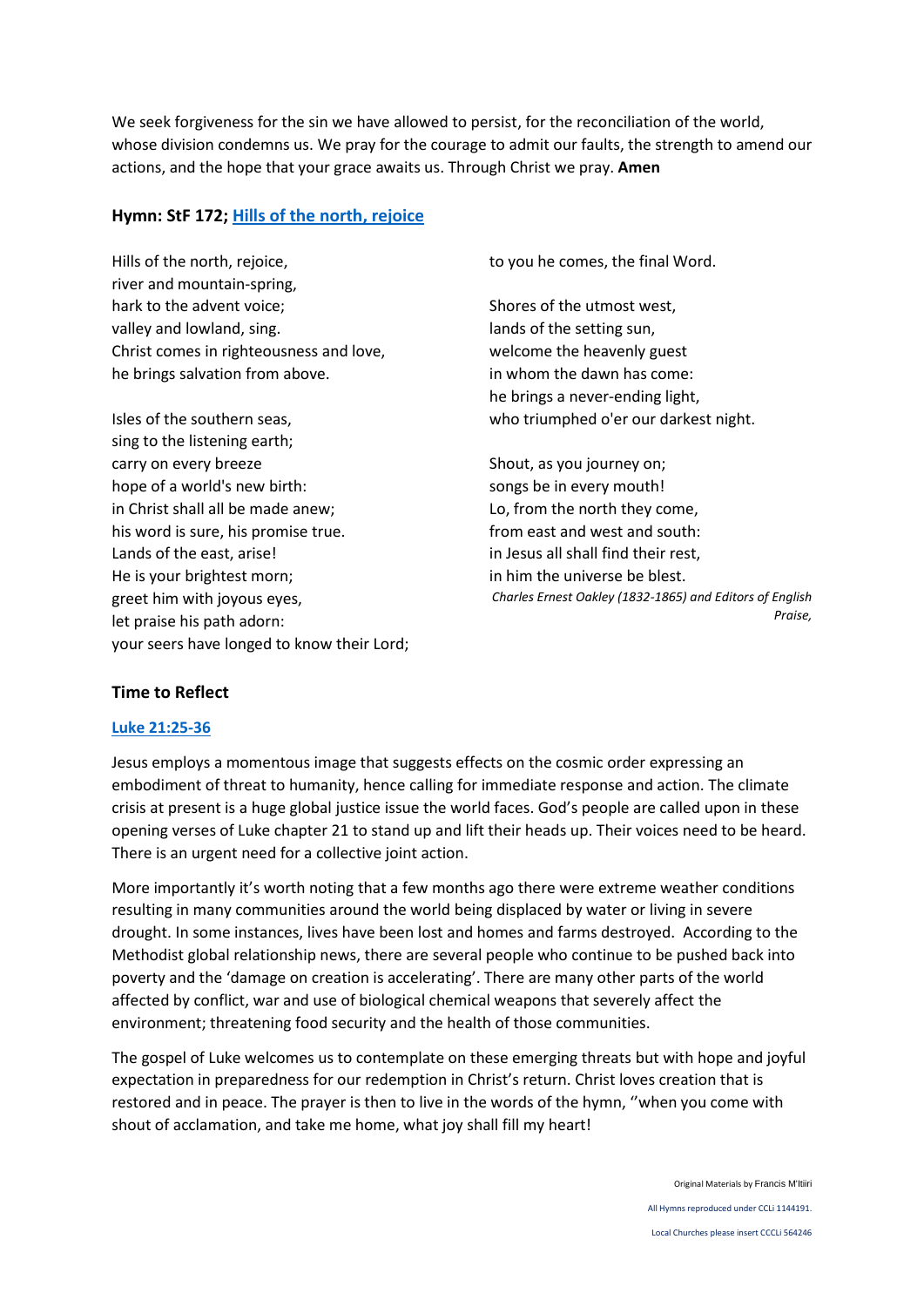The central message for this advent is to be watchful and in continuous prayer. When times decide to be tough and perilous, we are encouraged to surrender to the will of the almighty. In the words of the hymn, will your Anchor hold….

Advent is a time of hope, mixed with joyful expectation. The invite in Verse 27 demonstrates a momentous period of staring up into the gaze of the messianic coming, for liberation which humanity has been waiting for.! There will be no secret for the return of Christ. His arrival will be witnessed by the world at large. The things that have happened that have brought about several anxieties will be overshadowed by the joy of advent. God's children will be able to hold their heads up high. I guess that is why Jesus introduces the parable of the fig tree in Verses 29-30 which in my opinion is a powerful theological image of a new world in line with Christ's messianic reign in this fragile world of our time. In such a distressful times Jesus draws our attention to offer us an opportunity to enter more deeply into the joyful mystery that lies at its heart: God becoming human in the birth of Jesus Christ. It is in waiting and in prayer, that we can enter God's presence and ask Him to prepare our hearts the way He prepared all of history to receive the gift of His Son. Ask the father to use this time during Advent to cut away the distractions and make your life a place of warmth and openness; a ray for openness to the Holy Spirit's guidance.

Pray for a genuine awareness of God's grace in your life and the humility to extend grace to others. Pray for a passion to pursue justice.

### **Amen**.

## **Hymn:** [There is a hope that burns within my heart](https://www.youtube.com/watch?v=FVUfNEwRPno)

There is a hope that burns within my heart, That gives me strength for every passing day. A glimpse of glory now revealed in meagre part,

Yet drives all doubt away: I stand in Christ, with sins forgiven. And Christ in me, the hope of heaven! My highest calling and my deepest joy, To make His will my home.

There is a hope that lifts my weary head, A consolation strong against despair, That when the world has plunged me in its deepest pit, I find the Saviour there! Through present sufferings, future's fear,

He whispers 'courage' in my ear. For I am safe in everlasting arms, And they will lead me home.

There is a hope that stands the test of time, That lifts my eyes beyond the beckoning grave,

To see the matchless beauty of a day divine When I behold His face!

When sufferings cease and sorrows die,

And every longing satisfied.

Then joy unspeakable will flood my soul,

For I am truly home. *Stuart Townend & Mark Edwards Copyright © 2007 Thankyou Music (Adm. by Capitol*

### **Take a time to sit quietly.**

# **A time of prayer**

Lord, in a season when every heart should be happy but many are struggling with the heaviness of life, Jesus, we need your peace. When wondering about loss of jobs and worried about the forthcoming bills to be paid, give us peace. When wondering about drug prescription, give us peace. When worried about our children's education and challenges of

Original Materials by Francis M'Itiiri